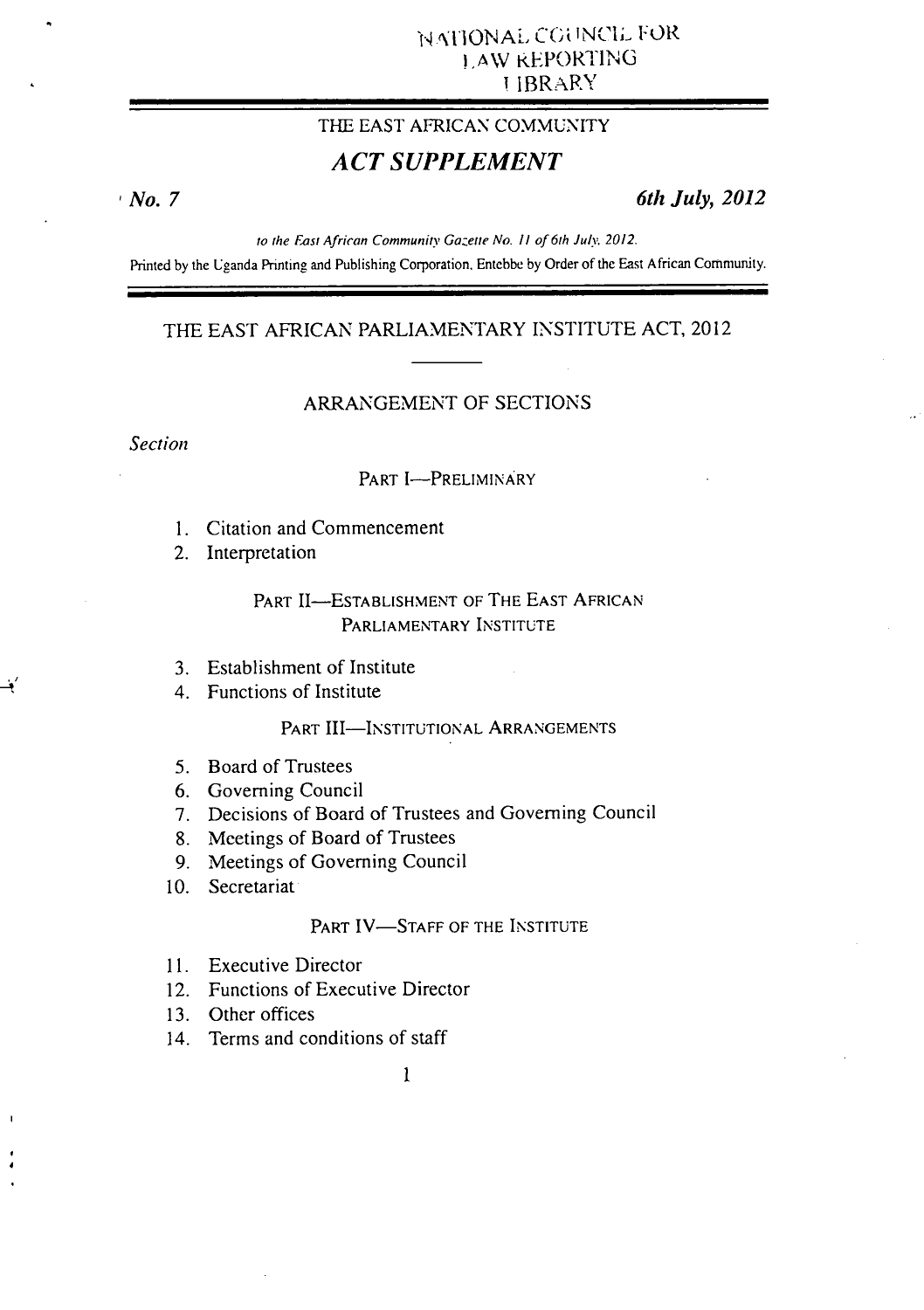*Section* 

## PART IV—FINANCIAL PROVISIONS

- 15. Funds of Institute
- 16. Bank accounts
- 17. Financial estimates
- 18. Budget
- 19. Financial rules and regulations
- 20. Accounts and audit

PART V-MISCELLANEOUS

٧

21. Reports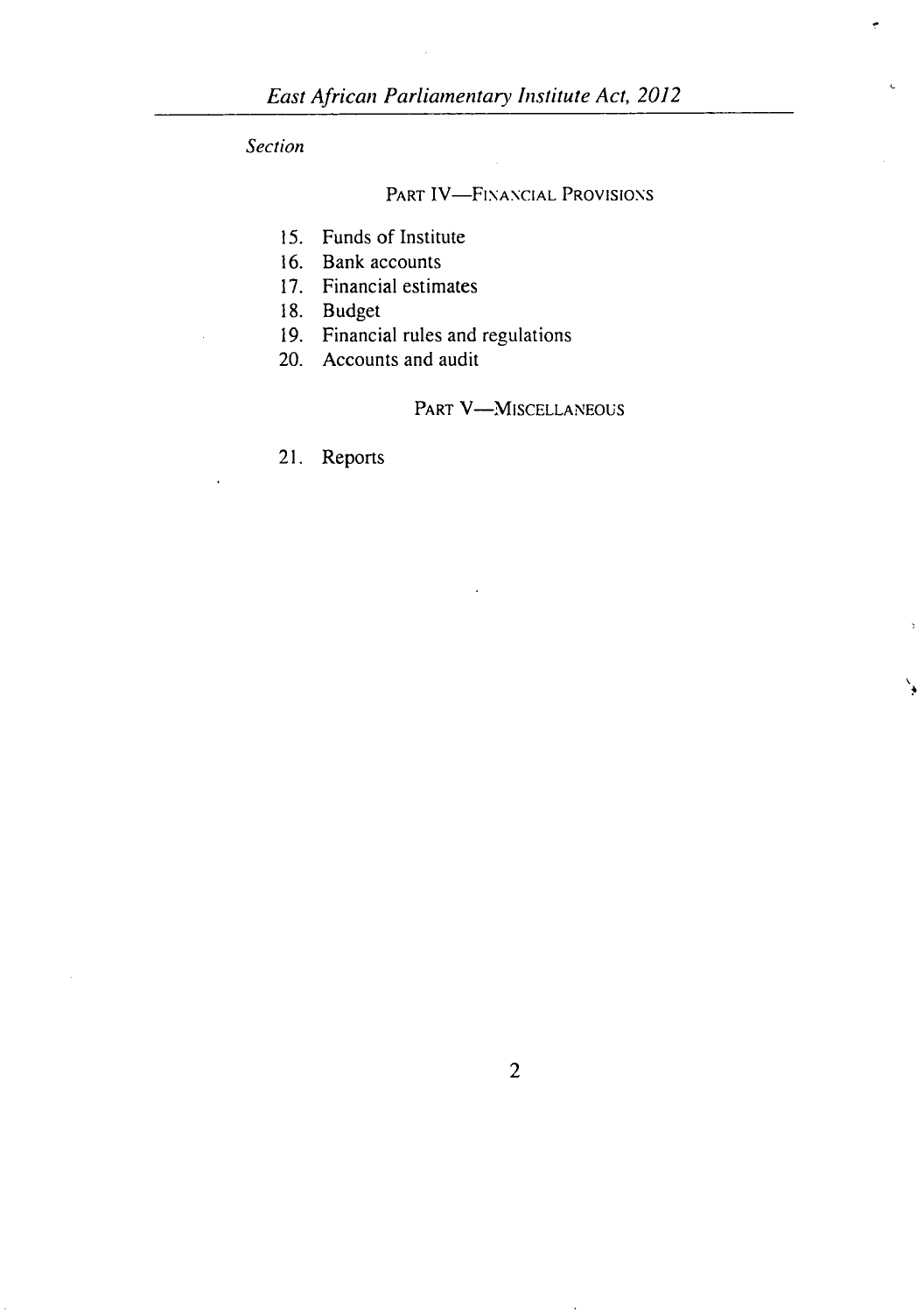# THE EAST AFRICAN PARLIAMENTARY INSTITUTE **ACT, 2012**

# **An Act to establish the East African Parliamentary Institute and to provide for other related matters**

*Date of assent* 15th April, 2012.

 $\ddot{\cdot}$ 

 $\ddot{\phantom{1}}$ 

*Date of commencement* See Section 1.

ENACTED by the East African Community and assented to by the Heads of State

PART **I**-PRELIMINARY

1. This Act may be cited as The East African Citation and Parliamentary Institute Act, 2012, and shall come into force on  $\frac{\text{commence}}{\text{ment}}$ such date as the Council may, by notice published in the Gazette appoint.

2. In this Act unless the context otherwise requires— Inter-

pretation.

"Assembly" means the East African Legislative Assembly established by Article 9 of the Treaty;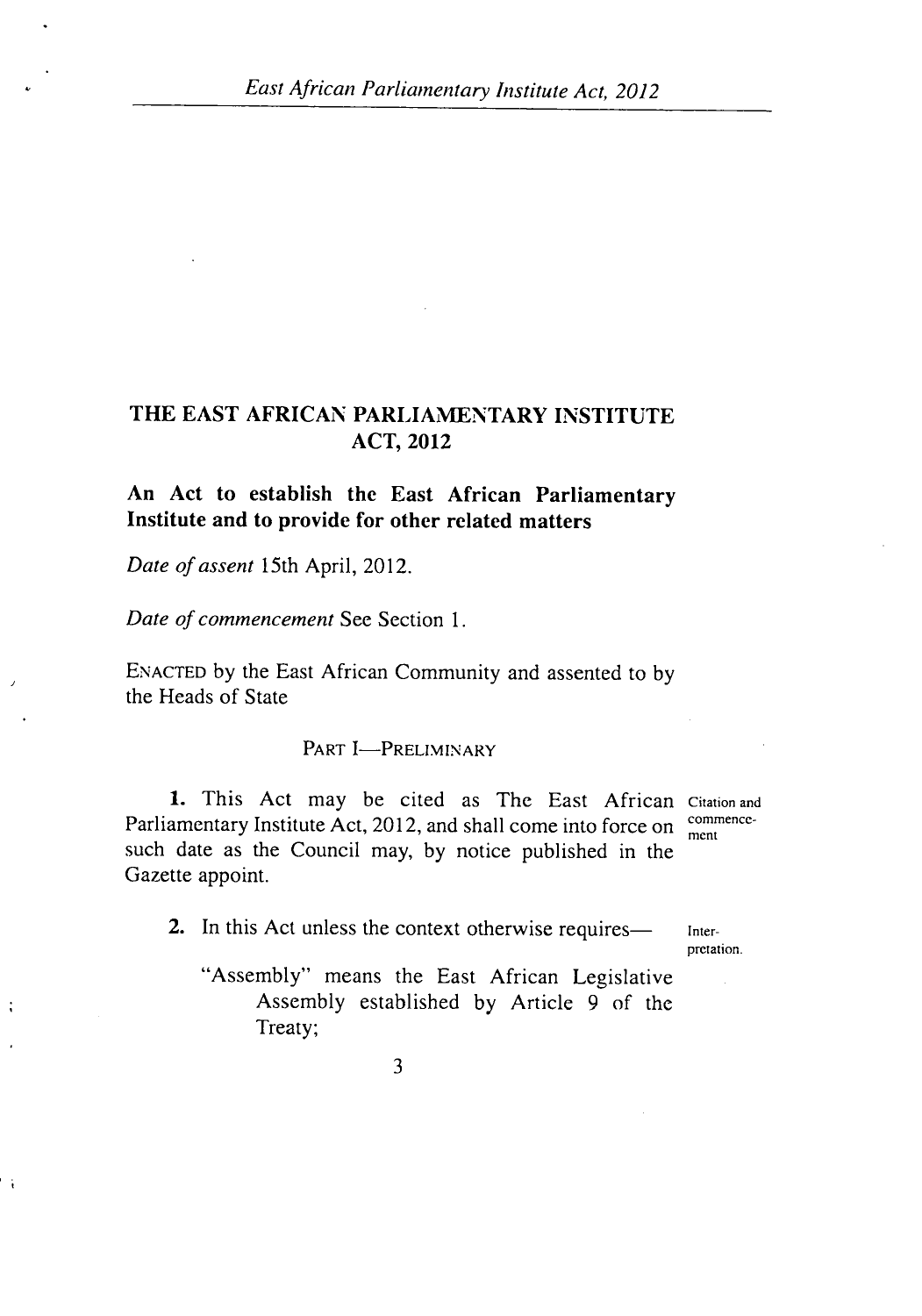- "Audit Commission" means the Audit Commission established by Article 134 of the Treaty;
- "Clerk" means the Clerk of the East African Legislative Assembly appointed under Article 48 of the Treaty;
- "Council" means the Council of Ministers established by Article 9 of the Treaty;
- "Board of Trustees" means the Board of Trustees established by section 5;
- "financial year" means the financial year referred to under Article 132 of the Treaty;
- "Governing Council" means the Governing Council established by section 6;
- "National Assembly" with grammatical variation and cognate expression means the national legislature however designated of a Partner State;
- "Partner States" means the Republic of Burundi, the Republic of Kenya, the Republic of Rwanda, the United Republic of Tanzania, the Republic of Uganda and any other country granted membership to the Community under Article 3 of the Treaty;
- "Secretary General" means the Secretary General of the Community provided for under Article 67 of the Treaty;
- "Speaker" means the Speaker of the Assembly provided for under Article 53 of the Treaty;
- "Speaker of National Assembly" means the Speaker of the National Assembly of a Partner State;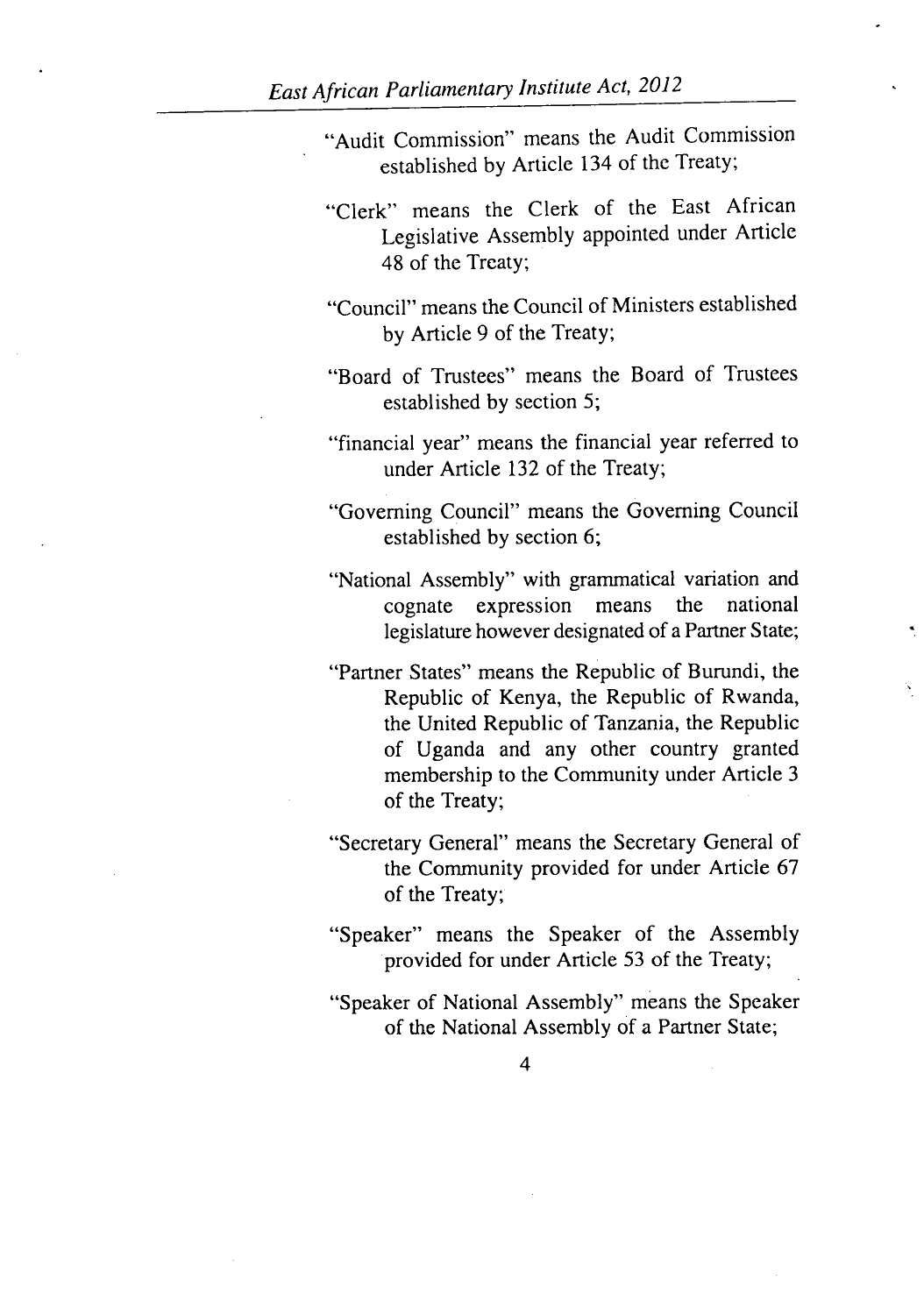- *"Staff* Rules and Regulations" means staff rules and regulations provided for under Article 14(3) (g) of the Treaty;
- "Summit" means the Summit of the Heads of State established by Article 9 of the Treaty;
- "terms and conditions of service" includes salary, wages, overtime pay, pay and wage structures, leave, passages, transport for leave purposes, pensions and other retirement benefits, redundancy and severance payments, hours of duty, grading of posts, medical arrangements, housing, arrangements for transport and travelling on duty, and allowances;
- "Treaty" means the Treaty for the establishment of the East African Community.

## PART II-ESTABLISHMENT OF THE EAST AFRICAN PARLIAMENTARY INSTITUTE

(1) There is established an institution of the Establish-Community known as the East African Parliamentary Institute Institute.

(2) The headquarters of the Institute shall be in any Partner State, upon that Partner State's successful application to host the Institute in accordance with the East African Community criteria for hosting institutions of the Community.

- 4. The functions of the Institute shall be to— Functions of
	- Institute
	- *(a)* provide training on parliamentary procedures and practices and thus widening and deepening cooperation among Partner States in political, economic and social fields for mutual benefit;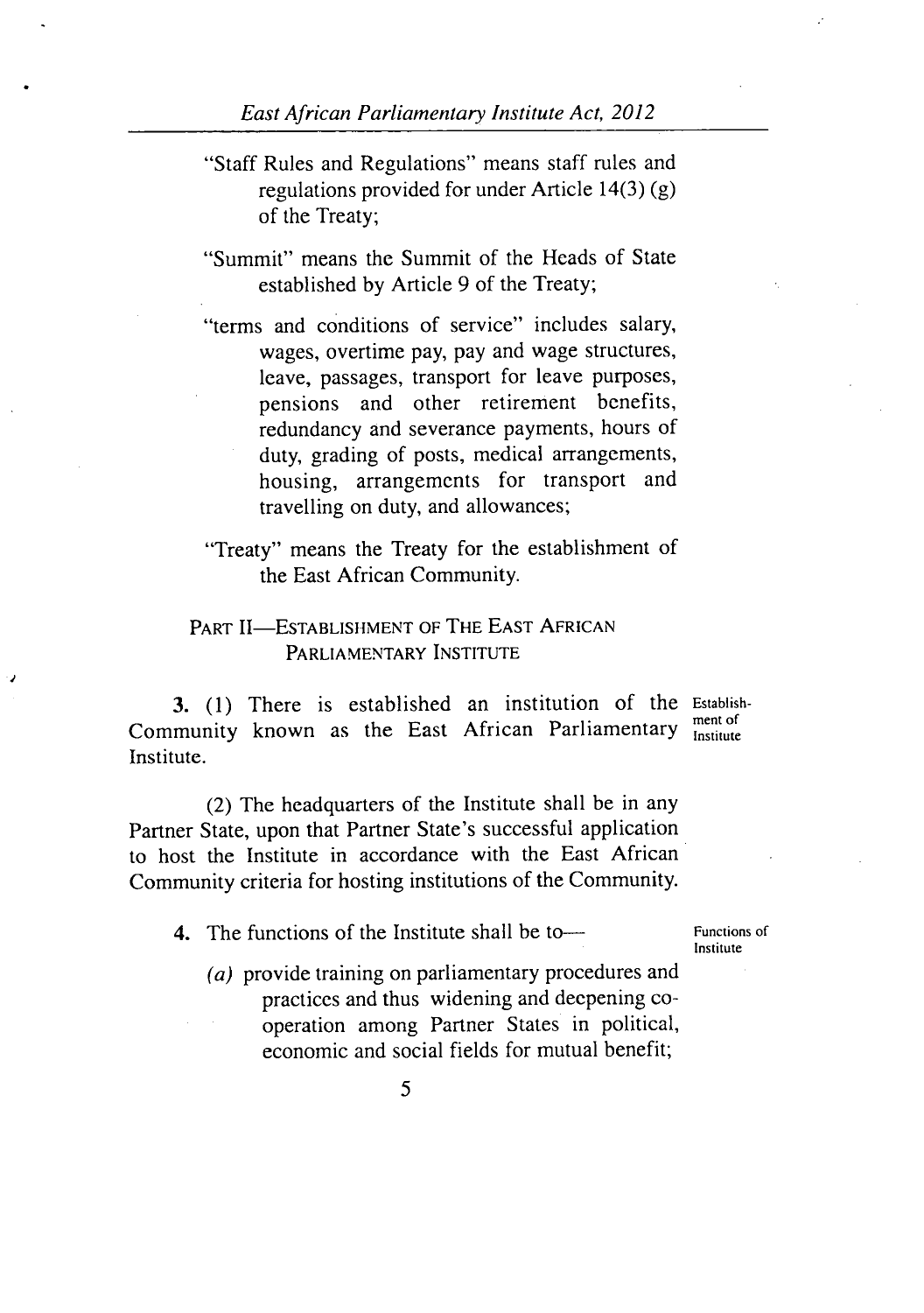- $(b)$  establish a mechanism for capacity and skills development of law makers, parliamentary staff and other stakeholders in order to promote professionalism;
- $\epsilon$ ) promote recognition and respect for parliamentary democracy in the East African Region and beyond;
- $(d)$  foster the process of deepening and widening integration by providing an avenue for generating and disseminating knowledge on parliamentary procedures; practices and traditions;
- $(e)$  establish a forum which fortifies linkages with law makers in the East African Region and enhances collaboration with similar institutions in the African region and globally;
- $(f)$  do such other things as may be necessary for promotion of the functions of the Institute under this Act.

 $\epsilon$ 

PART III-INSTITUTIONAL ARRANGEMENTS

Board of  $\frac{5}{5}$ . (1) The Institute shall be governed by the Board of Tustees Trustees comprising of Speakers of the National Assemblies of the Partner States.

> (2) The Speaker of the Assembly shall be the Chairperson of the Board of Trustees.

> (3) The Clerk shall be the Secretary to the Board of Trustees.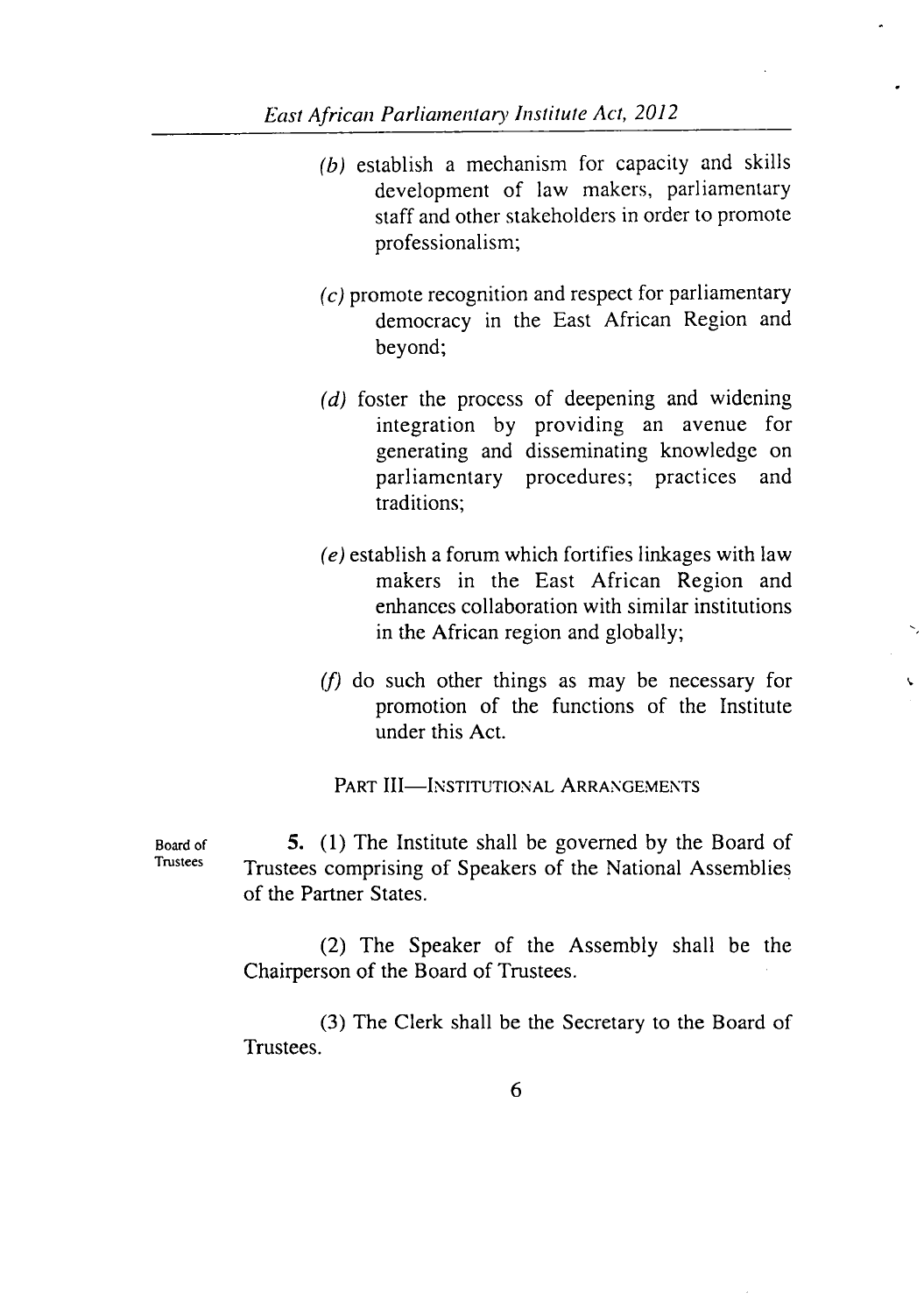$(4)$  Functions of the Board of Trustees shall be to-

(a) approve policies of the Institute;

*(h)* engage external partners in sourcing funds;

*(c)* provide overall leadership and guidance.

6. (1) The Institute shall have a Governing Council Governing comprising of the Clerks of the National Assemblies of the Partner States, and such other persons as the Board may appoint.

(2) The Clerk of the Assembly shall be the Chairperson of the Governing Council.

(3) Functions of the Governing Council shall be to-

(a) implement the decisions of the Board of Trustees;

(b) over see the operations of the Secretariat;

- $(c)$  monitor and evaluate the operations of the Institute;
- $(d)$  submit quarterly reports to the Board of Trustees on the operations of the Institute.

7. (1) Every decision of the Board of Trustees or the Decisions of Governing Council shall, as far as possible, be by consensus.  $\frac{100000}{T_{\text{nustees}}}$ 

and<br>Governing

(2) Where on any matter consensus cannot be  $\frac{3}{\text{Count}}$ obtained, the matter shall be decided by voting, and the matter shall be taken to have been decided if supported by the votes of the majority of members present and voting.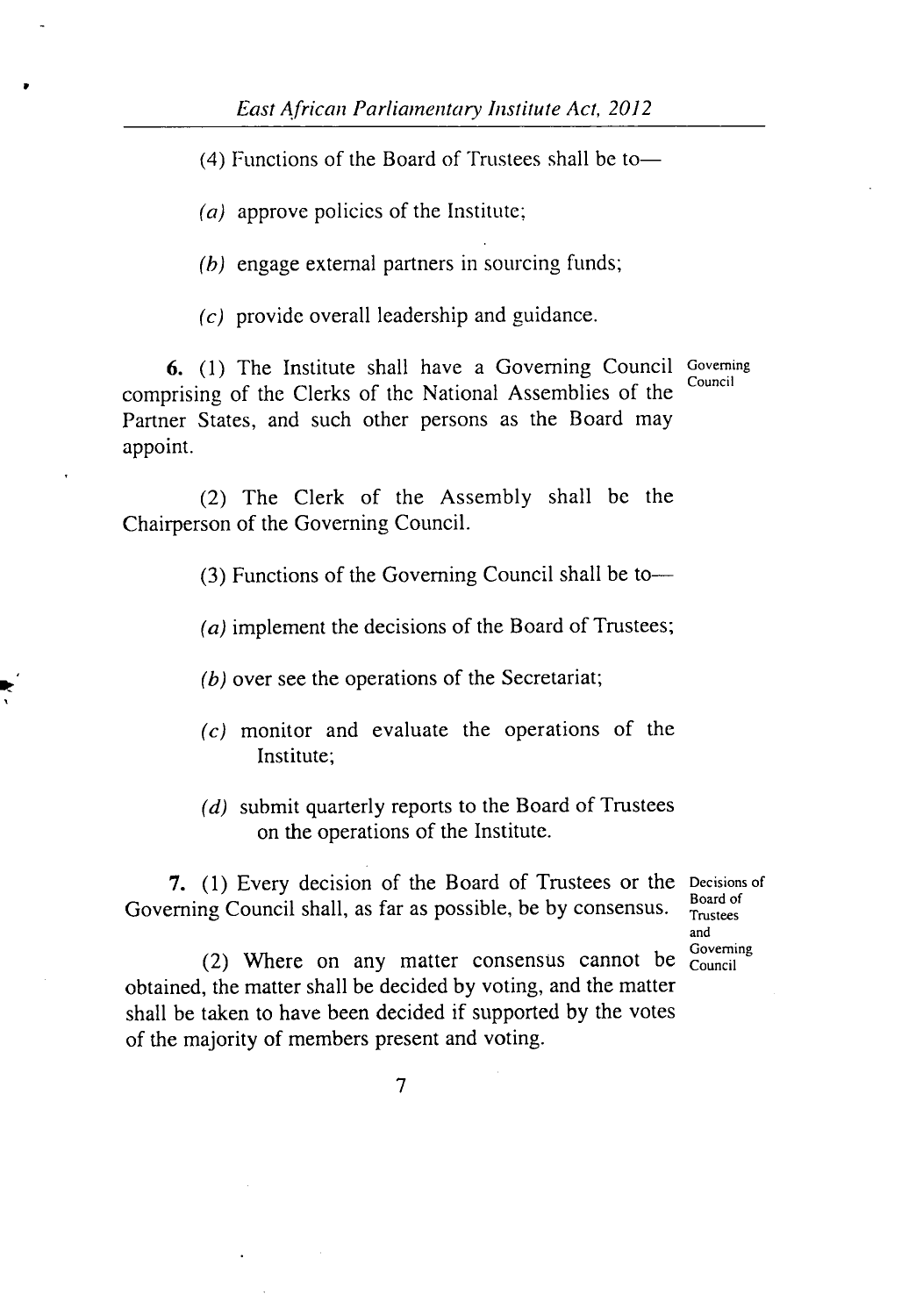(3) The Chairperson shall have neither an original nor a casting vote.

I

(4) The Board of Trustees and Governing Council may act notwithstanding the absence of any member or any vacancy in the office of a member.

(5) The Board of Trustees and Governing Council may regulate their own procedure.

Meetings of 8. (1) The Board of Trustees shall meet at least bi-Board of<br>Trustees annually.

> (2) The Board of Trustees may also have extraordinary meetings as and when it is necessary.

> All meetings of the Board of Trustees shall be convened by the Chairperson by giving not less than one month notice to the members.

> Quorum of the Board of Trustees at any meeting shall be simple majority.

Governing

Meetings of **9.** (1) The Governing Council shall meet at least on a quarterly basis.

> (2) The Governing Council may also have extraordinary meetings as and when it is necessary.

> All meetings of the Governing Council shall be convened by the Chairperson by giving not less than one month notice to the members.

> (4) The quorum of the Governing Council at any meeting shall be simple majority.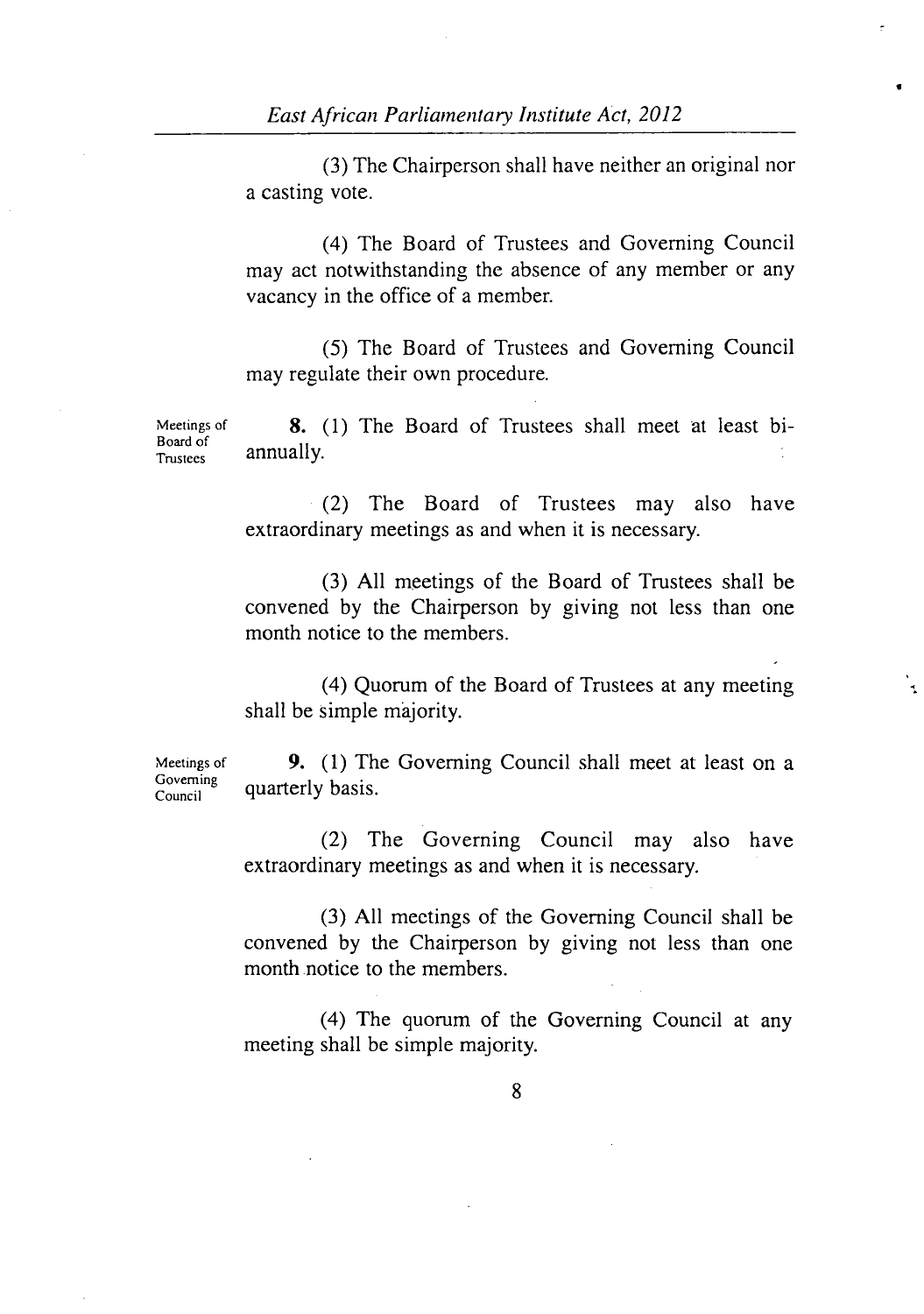10. (1) The institute shall have a Secretariat which shall Secretariat be established by the Board of Trustees.

(2) The Secretariat shall comprise an Executive Director and such number of officers as the Governing Council may consider necessary to facilitate the execution of the day to day activities of the Institute.

 $(3)$  The functions of the Secretariat shall be to-

- (a) execute the day to day activities of the Institute;
- $(b)$  implement the decisions of the Board of Trustees; and
- $(c)$  provide secretarial services to the Governing Council and Board of Trustees.

PART III-STAFF OF THE INSTITUTE

11. (1) The Executive Director shall be appointed by the  $E_{\text{recutive}}$ Council on the recommendation of the Board of Trustees.

(2) The Executive Director shall be appointed for a term of five years and shall be eligible for re-appointment for a further five years term.

| <b>12.</b> The Executive Director shall—                  | Functions of<br>Executive |
|-----------------------------------------------------------|---------------------------|
| $(a)$ be the head of the Secretariat and Secretary to the | Director                  |
| Governing Council;                                        |                           |

- $\mu$ ) render expert advice to the Institute on training in parliamentary procedure and practice;
- $(c)$  be responsible to the Chairperson of the Governing Council for the general working and efficient conduct of the business of the Institute;

9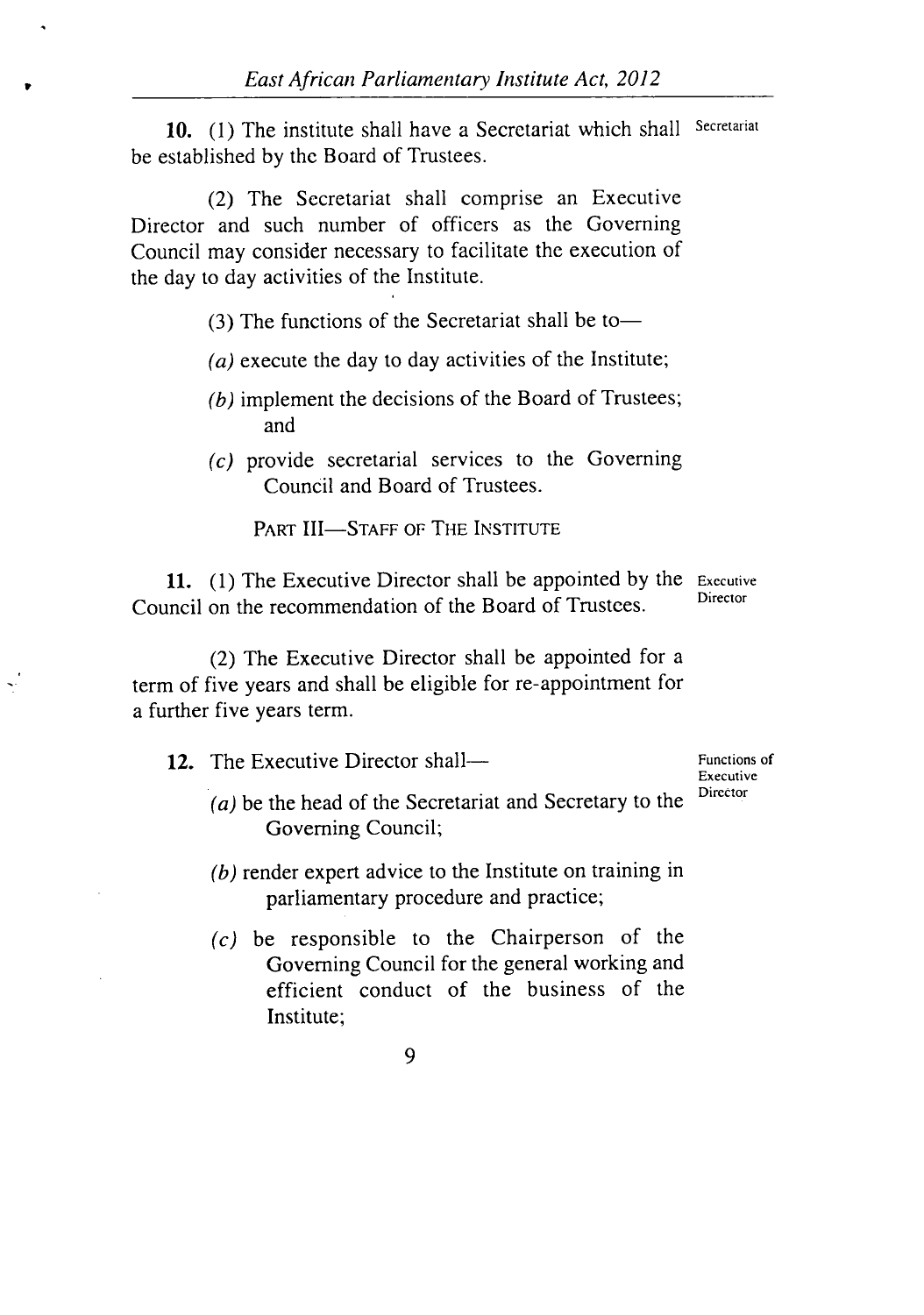$(d)$  ensure that proper books and records of the Institute are kept and maintained;

 $\bullet$ 

 $(e)$  carry out such other duties as may be determined by the Governing Council.

Other **13.** The Board of Trustees may make recommendations offices to the Council-

- (a) to create such number of offices as may be necessary to ensure the efficient functioning of the Institute; or
- $(b)$  to abolish, reclassify or change any designation of any office of the Institute.

Terms and  $\frac{14.}{1}$  (1) The terms and conditions of service of the staff of  $\frac{1}{\text{of staff}}$  the Institute shall be determined by the Council in accordance with the Rules and Regulations of the Community.

> (2) The Board of Trustees shall, from time to time, recommend to the Council proposals for review of terms and conditions of service of the staff of the Institute.

> > PART V—FINANCIAL PROVISIONS

Institute

Funds of **15.** The sources of funding for Institute shall include—

(a) Partner State National Assemblies;  $\boldsymbol{I}$ 

 $(b)$  development partners; and

 $(c)$  course fees paid by non-member institutions.

Bank **16.** The Institute shall in consultation with the Secretary accounts General operate bank accounts as may be necessary for the exercise of the functions of the Institute.

10